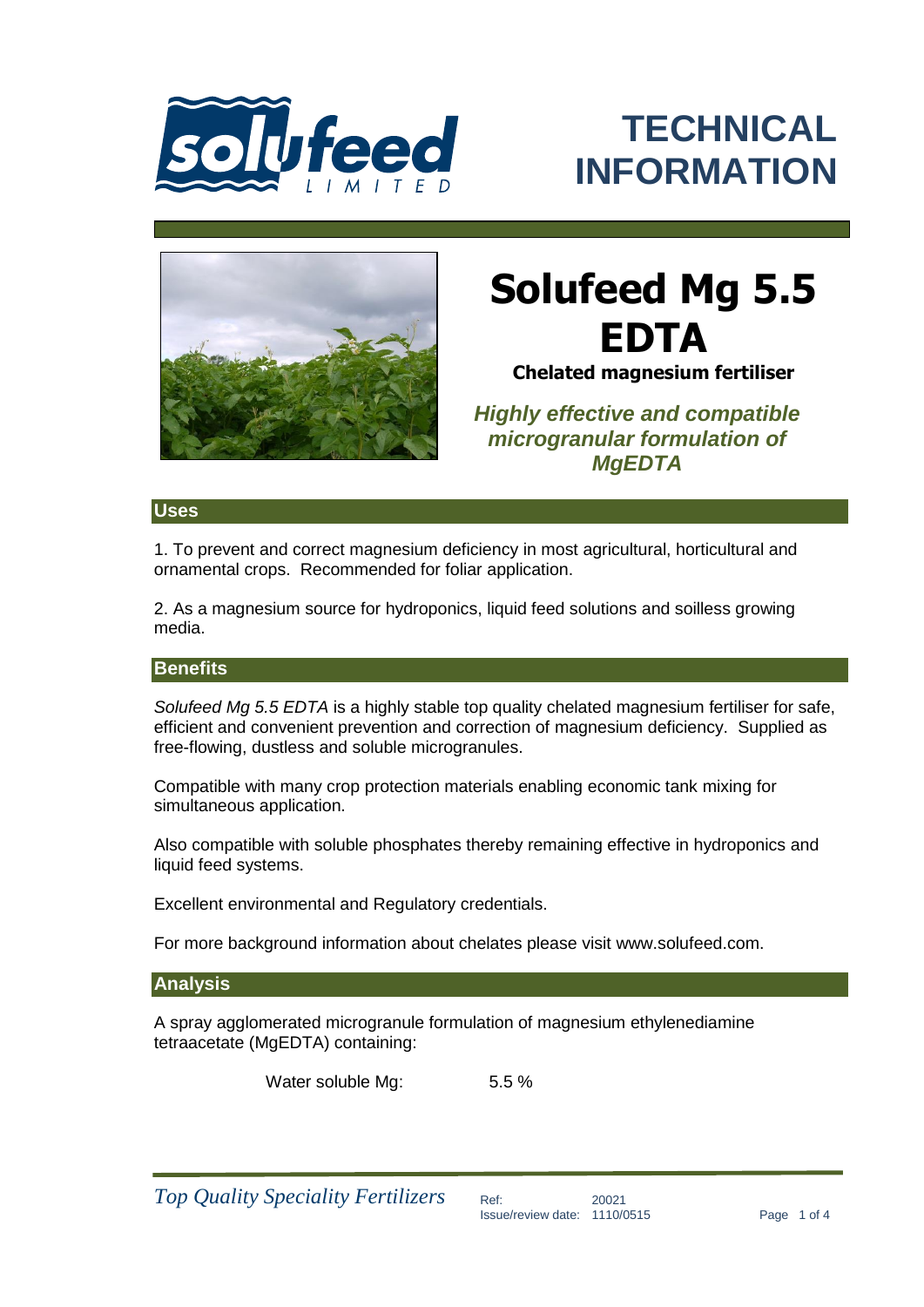## **Chemical/physical data**

Appearance: Off white granule Harmonised Tariff No: 2922-49-70

Solubility:  $\sim$ 400 g/l (in water @ 20°C)

## **Directions for use**

## **Foliar Application**

*Solufeed Mg 5.5 EDTA* should be dissolved in a convenient volume of water to suit the spraying machine being used and the target crop leaf area. The following points should be observed.

- 1. The sprayer should be fitted with nozzles that produce a fine mist.
- 2. Only sufficient spray solution should be applied to coat the leaves and stems with a film of moisture with little or no "run off".
- 3. Spraying should be carried out on a calm day BUT NOT DURING STRONG SUNSHINE OR HIGH TEMPERATURES. The best time is late afternoon or evening.
- 4. If rain is imminent, spraying should be postponed. If rain falls within 4 hours of spraying, the crop should be re-sprayed 3 or 4 days later.

#### **NB Fruit Crops**

**Do not exceed a solution of 0.1% (1g/l) for any one or combination of** *Solufeed* **chelates. Some fruit varieties and cultivars can exhibit unpredictable sensitivity to EDTA chelates. Where local experience of successful use is not available, we strongly recommend small-scale test applications before wide spread use.**

## **Application rates**

*Solufeed Mg 5.5 EDTA* may be applied in one application of 1.0 – 2.0 kilograms per hectare but optimum results can be expected if repeat applications are used. In general foliar applications should be started early in the season as soon as there is sufficient leaf area to absorb the spray.

## **Water Volume**

The amount of *Solufeed Mg 5.5 EDTA* to be applied should be mixed with a volume of water appropriate to the crop leaf area of the type of spraying machine being used. Typically,

Arable crops: 200-600 litres per hectare.

Fruit crops: 500-1000 litres per hectare. **NB: Do not exceed a solution concentration of 0.1% (100 grams per 100 litres of water).**

## **Wetting Agent**

Unless *Solufeed Mg 5.5 EDTA* is to be applied with a pesticide containing sufficient wetter, then a standard, agricultural non-ionic wetting agent should be used as recommended by the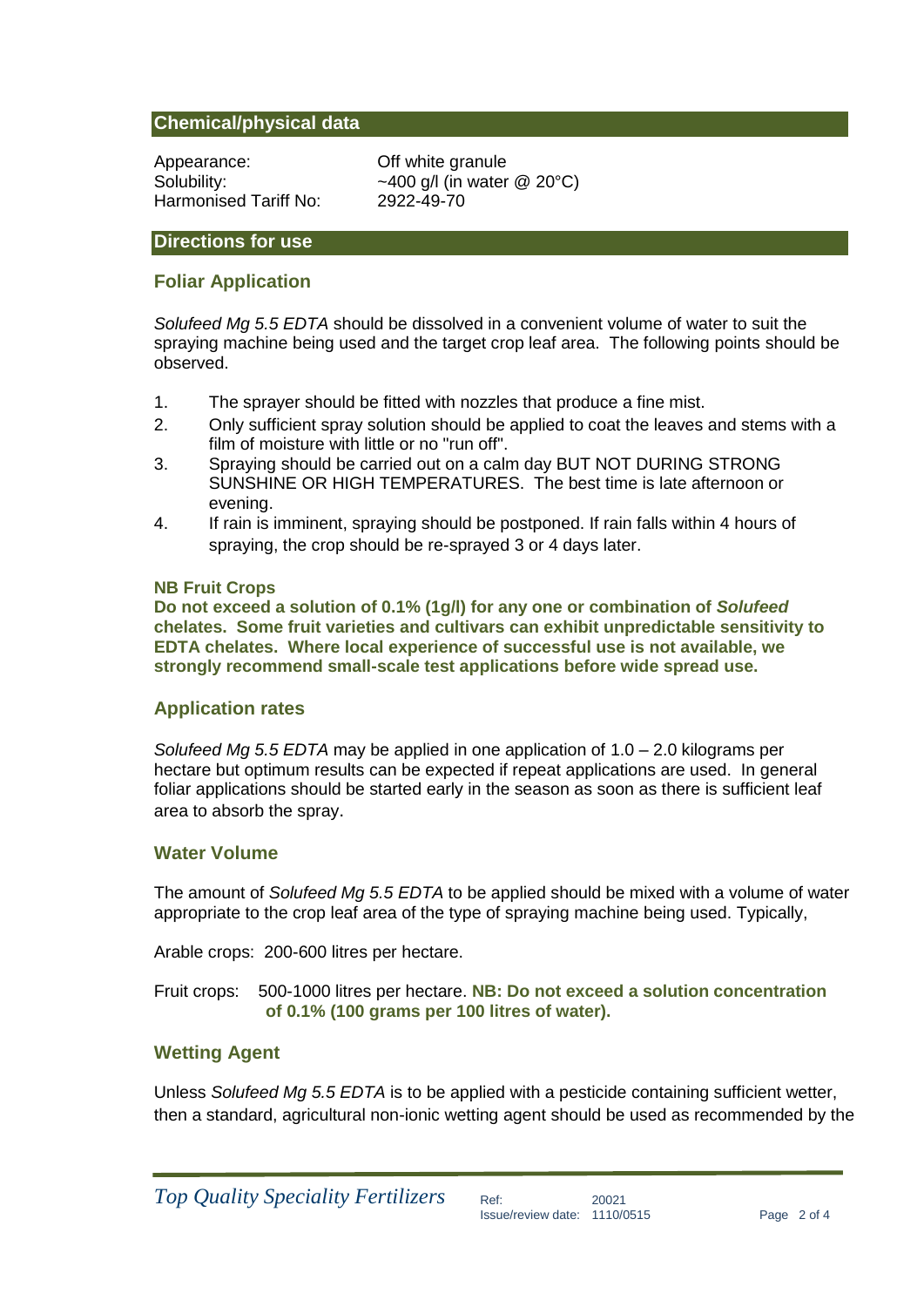#### manufacturer.

#### **Small Scale Use**

For example using a knapsack sprayer. Prepare a 0.05 - 0.1% (0.5 - 1.0 gram per litre) solution and apply so as to coat the leaves and stems with a thin film of moisture with little or no run-off.

## **Hydroponics/fertigation**

1ppm (41.67 µmol/L) magnesium can be achieved by adding 18.2 grams of *Solufeed Mg 5.5 EDTA* per 1000L of solution.

#### **General information**

*Solufeed Mg 5.5 EDTA* gives best results when crops have adequate supplies of water and major nutrients and are not under stress for any other reason. Conditions that are responsible for one particular deficiency can also induce deficiencies of other micronutrients. Always ensure that deficiencies are confirmed before treatment is carried out.

## **Mixing With Water**

Simply add the powder to water while it is being agitated, do not pre-mix. Continue agitation for a short while to ensure complete dissolution.

## **Compatibility**

*Solufeed Mg 5.5 EDTA* is compatible with all other *Solufeed* chelates and many crop care chemicals. They are also fully compatible with solutions containing soluble phosphates such as liquid feeds and foliar fertilizers.

#### **Solufeed Mg 5.5 EDTA must not be mixed with any inorganic calcium compounds such as calcium nitrate.**

#### **Technical service**

Please contact Solufeed at the address below for assistance.

#### **Precautions**

**Statutory Caution:** To be used only where there is a recognised need. Do not exceed the appropriate dose rate.

No health hazard is involved when *Solufeed Mg 5.5 EDTA* is used as directed

No special precautions are necessary for transport by air, sea, rail or road.

#### **Storage**

*Solufeed Mg 5.5 EDTA* will store indefinitely under normal conditions. For user